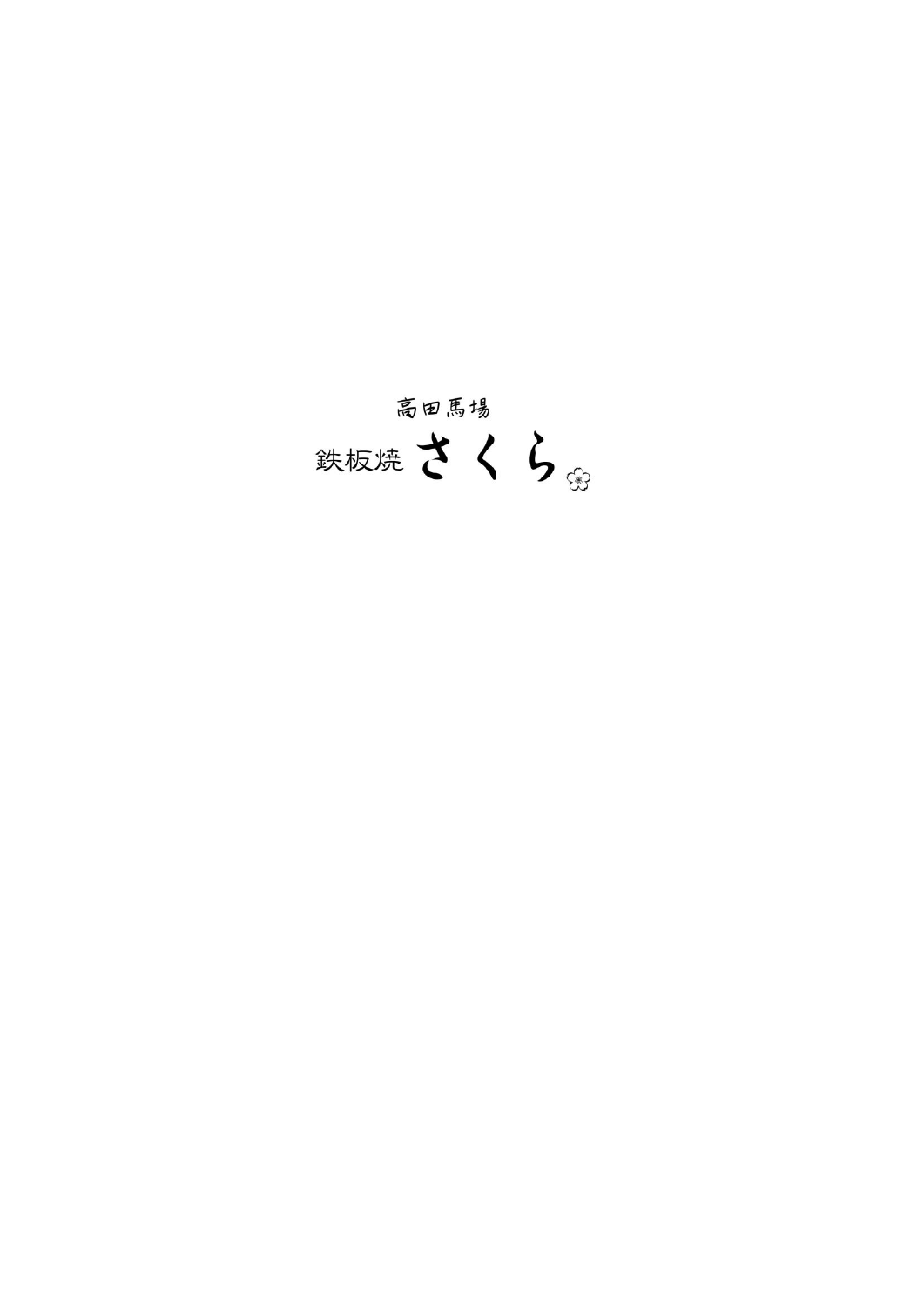《Standard Course》 8,580 Sakura Hors d'oeuvres Sampler

Sakura's Salad

Angel Shrimp's Finest Meuniere

French foie gras and

sautéed roasted apples

Japanese Black Cattle

A5 Rump Steak

Special Garlic Rice

Gelato

《Special Sakura Course》 10,780

L

L

L

L

L

L

L

L

L

L

L

L

L

L

L

L

L

L

L

L

Ļ

Sakura Hors d'oeuvres Sampler

Sakura's Salad

Grilled Spiny Lobster

Choice Cut: Japanese

Black Cattle A5

Sirloin Steak

Special Garlic Rice

Gelato

高田馬場 鉄板焼さくらる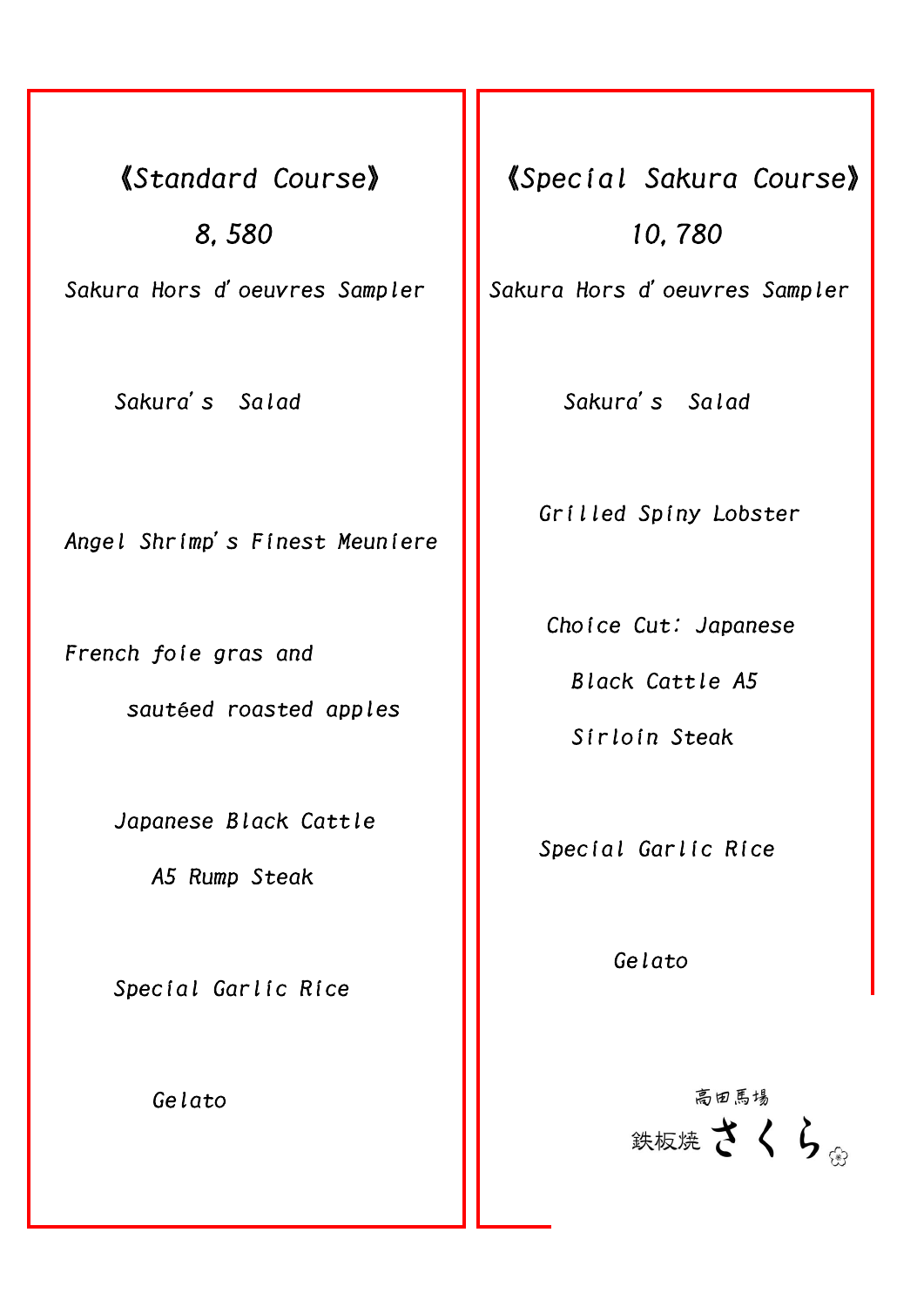《Sakura Takumi Course》 13,530 Fresh caviar appetizer Sakura Hors d'oeuvres Sampler

L

Sakura's Salad

Angel Shrimp's Finest Meuniere

Choice Cut: Japanese

Black Cattle A5

Sirloin Steak

Special Garlic Rice

Gelato

《Sakura Kiwami Course》 17,930

L

L

L

L

L

L

L

L

L

L

L

L

L

L

L

L

L

L

L

L

Fresh caviar appetizer

Sakura Hors d'oeuvres Sampler

Sakura's Salad

Grilled Spiny Lobster

Choice Cut: Japanese

Black Cattle A5

Sirloin Steak

Special Garlic Rice

Gelato

高田馬場 鉄板焼さくら。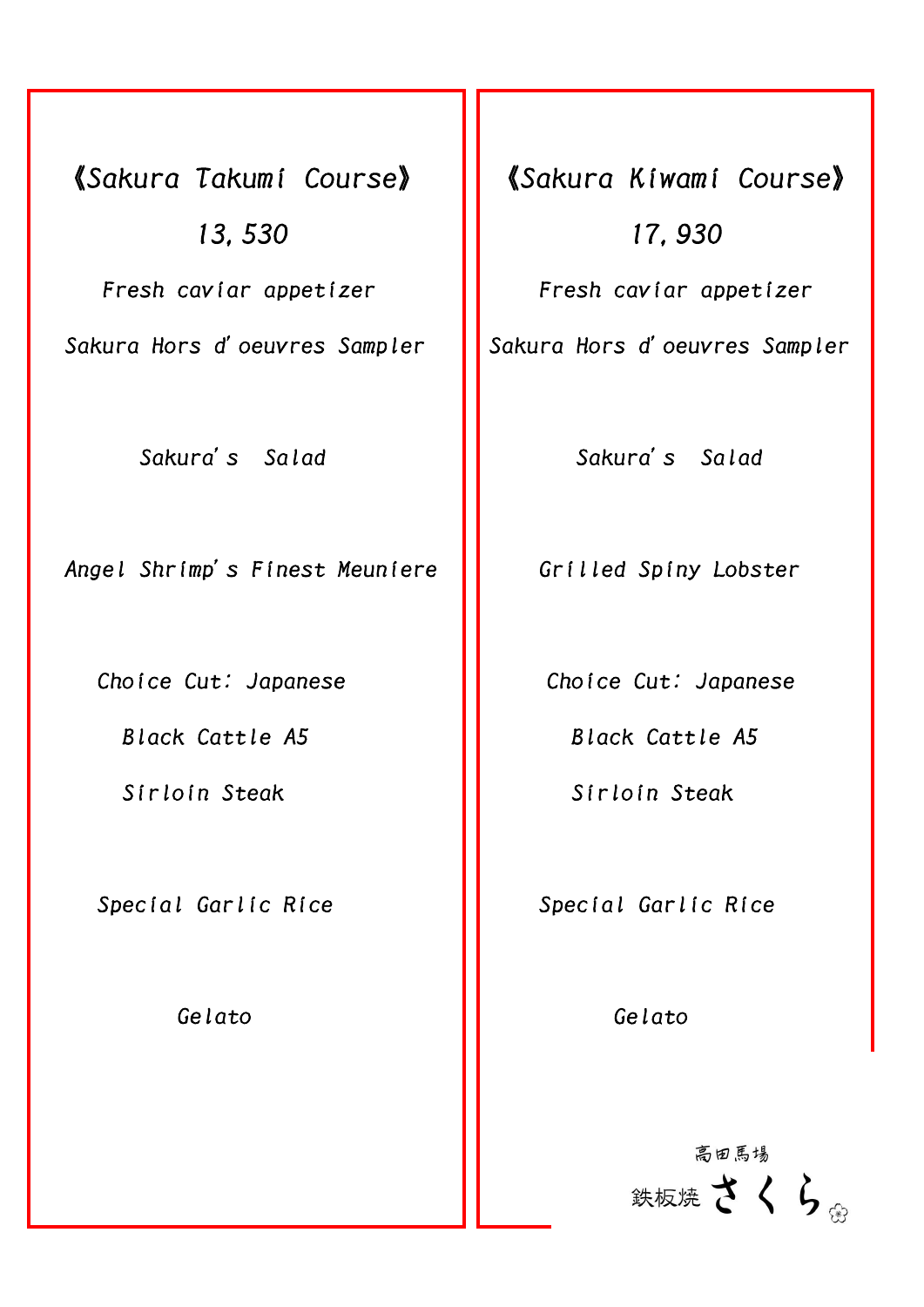## Appetizer

Fried vegetables of the season mixed with minced matured Japanese Black Cattle. Filled with lots of flavor and goes well with an alcoholic drink of choice.

| Sakura Hors d'oeuvres Sampler               | 2200 |
|---------------------------------------------|------|
| Potato Salad With Black Pepper              | 770  |
| Konjac With Miso<br>Red                     | 770  |
| Minced Fresh Chicken Meat in Citrus Sauce   | 990  |
| Uf Mayonnaise                               | 1100 |
| Seared Kuroge Beef With Special Ponzu Sauce | 2200 |
| Seared Kuroge Beef With soy Sauce and egg   | 2970 |
| Fresh caviar                                | 5500 |

## Salad

With "Eat lots of fresh vegetables" comes Sakura's famous salad. Enjoy your fresh salad with dressings from Japan and Europe.

| Sakura's Dashi Salad            | 990  |
|---------------------------------|------|
| Sakura's Grilled Salad          | 1300 |
| Grilled Vegetables Caesar Salad | 1520 |

Cover charge 770 yen /person and 5% service charge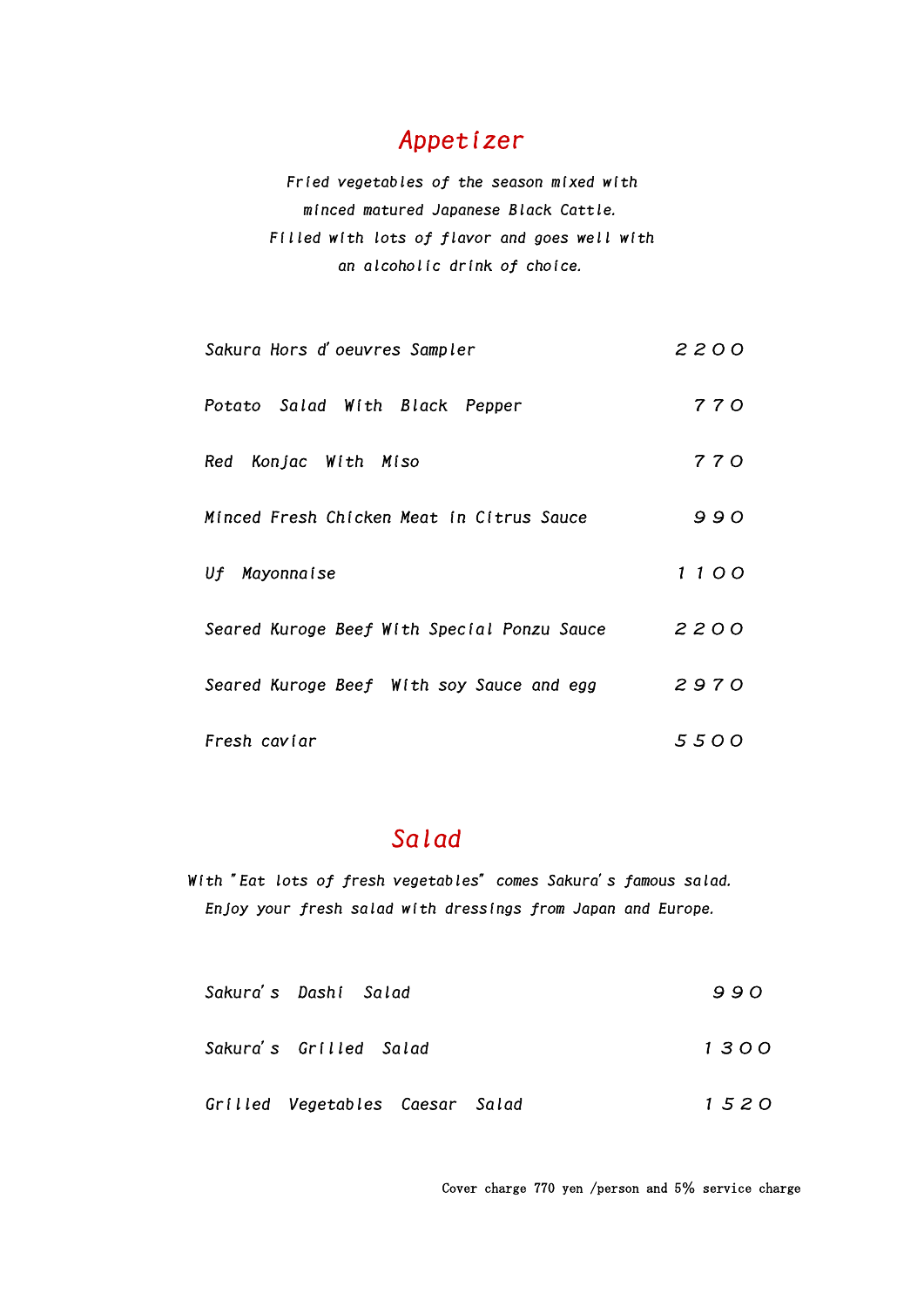### Sakura's Stir-Fried Vegetables

Grilled on an iron plate with a thickness of 3 centimeters to capture the best taste of stir-fried vegetables. The use of olive oil transforms it into the finest vegetable dish.

| Sakura's Stir-Fried Vegetables | 1650 |
|--------------------------------|------|
| Grilled Roots Vegetables       | 990  |
| Grilled Mushroom               | 1200 |

# Side Dish

Finger food that goes well with Teppanyaki. A sampler of sticky wheat starch and melty fried cheese. Best eaten together with wine.

| Grilled Kyo-namafu With Sesami Oil         | 1100 |
|--------------------------------------------|------|
| Grilled Japanese Red Konjac                | 1200 |
| Thick-sliced German Potato Bacon           | 1320 |
| Rusk With Mozzarella cheese                | 1320 |
| Fried Cheese Sampler (2 Cheeses of Choice) | 1430 |
| Sakura Ratatouille                         | 1650 |
| Sakura scrambled eggs                      | 1760 |
| Japanese Black Cattle A5 Rump<br>Sushi     | 1500 |
| Japanese Black Cattle A5 Sirloin<br>Sushi  | 2300 |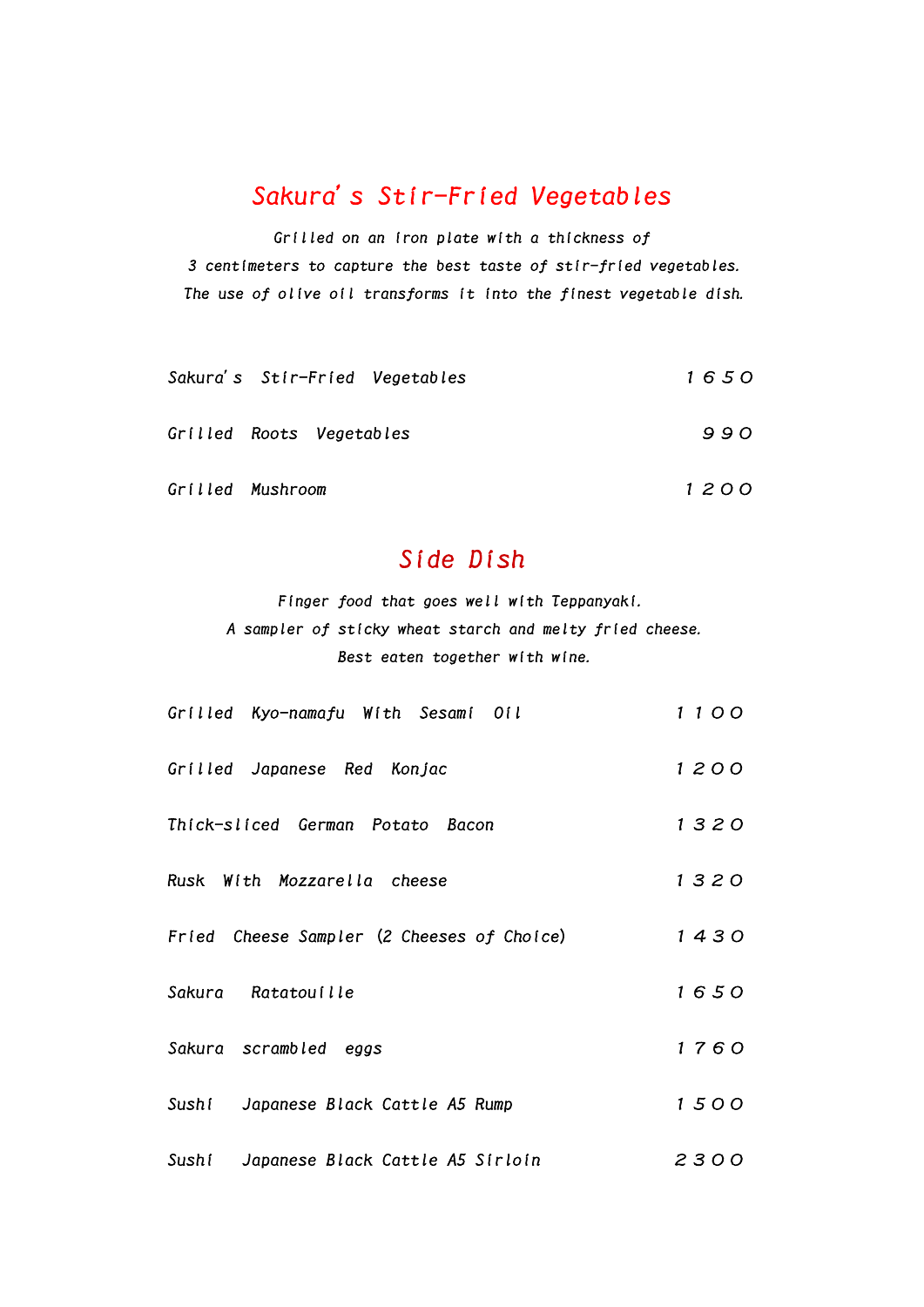#### Sea Food

Oyster and angel shrimp on a 220℃ thick iron plate. Lightly stir-fried to preserve the original seafood taste.

| Grilled Squid                                  | 1100 |
|------------------------------------------------|------|
| Angel Shrimp's Finest Meuniere                 | 2100 |
| Grilled Oyster With Japanese Style Cream Sauce | 2200 |
| Grilled Spiny Lobster                          | 8800 |

### Chicken Meatloof

Made from carefully selected pedigree chicken meat(Japanese chicken meatloaf) and Western meatloaf stuffed with Yonezawa pig meat. Enjoy the rich taste of its clear,flavorful broth.

| Japanese-style Pedigree Chicken Meatloaf |      |
|------------------------------------------|------|
| in White Miso Sause                      | 1050 |
|                                          |      |
| Western-style Yonezawa Pig Meatloaf      |      |

in Balsamic Sauce 1300

# Foie Gras

Taste the light sweetness and plump taste of an elegantly-garnished appetizer which melts in your mouth.

Foie Gras and Fried Apple Saute (France) 3520